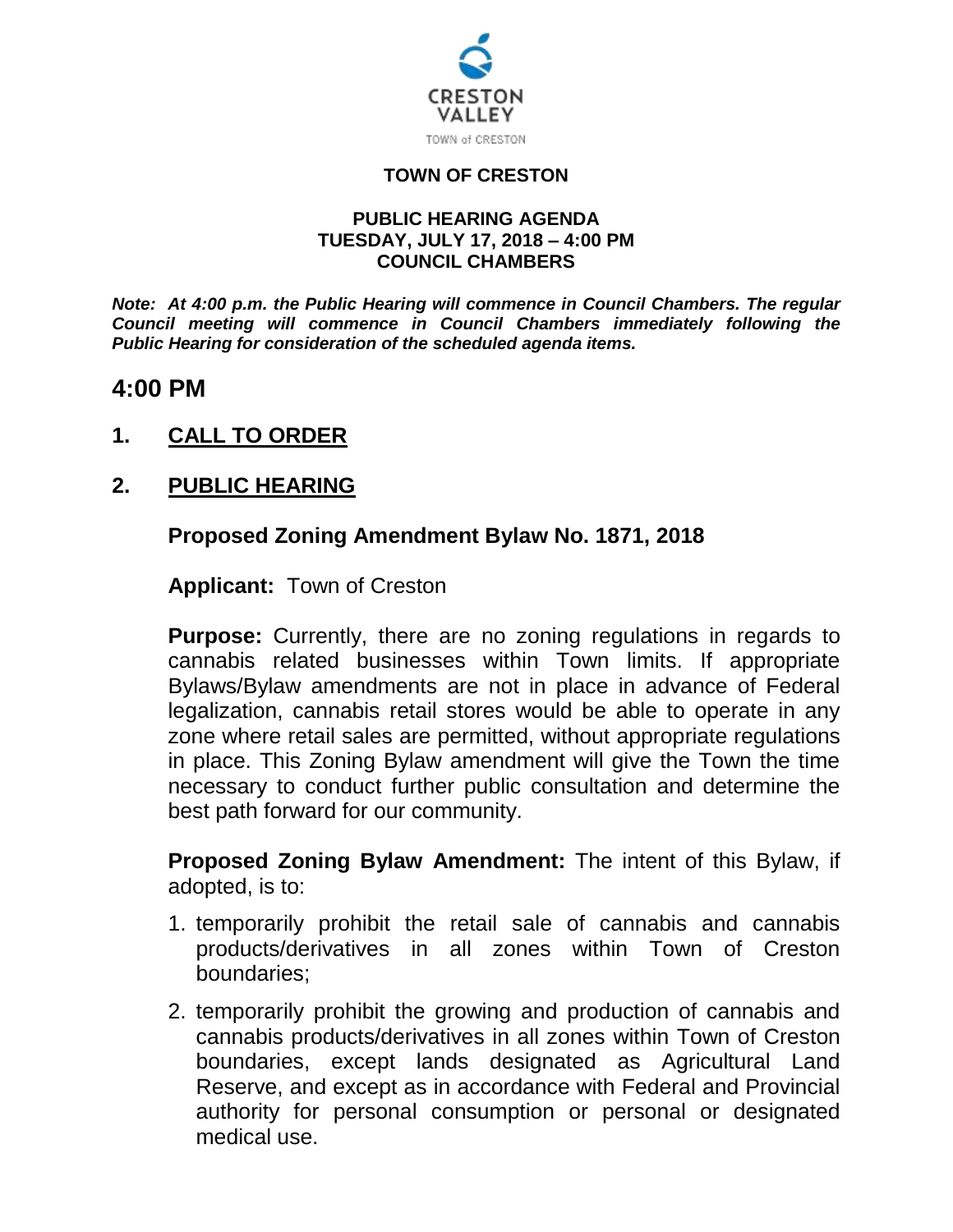The proposed zoning amendment will prevent cannabis related businesses from operating within the Town of Creston until a robust and appropriate regulatory framework has been established for commercial retail sales and production of cannabis within the Town of Creston.

## **3. PUBLIC HEARING PROCEDURE**

We are convening this Public Hearing to consider and receive submissions regarding proposed Zoning Amendment Bylaw No. 1871, 2018**.**

All persons will have an opportunity to be heard, or to present written submissions respecting matters contained within this proposed Bylaw. No one will be discouraged or prevented from making his or her views heard.

Council members may ask questions of you following your presentation but our function tonight is to listen to the views of the public, not to debate this proposed Bylaw.

After the Public Hearing has concluded, Council may, without further notice, give whatever effect Council believes proper to the representations.

Council has received documents which are available for your review. Please refer to the Public Hearing Binder to review these documents. Written submissions received during the course of these proceedings will be read aloud by staff and subsequently will be added to the Public Hearing Binder.

Your only opportunity to comment on this proposed Bylaw is during the Public Hearing. We are not permitted to receive further submissions once we have closed the Public Hearing.

To maintain order and to ensure that everyone has an opportunity to be heard, here are our rules of procedure:

a) Please begin your remarks by stating your name and address. If you are speaking on behalf of some other person or organization, please identify the name of that person or organization.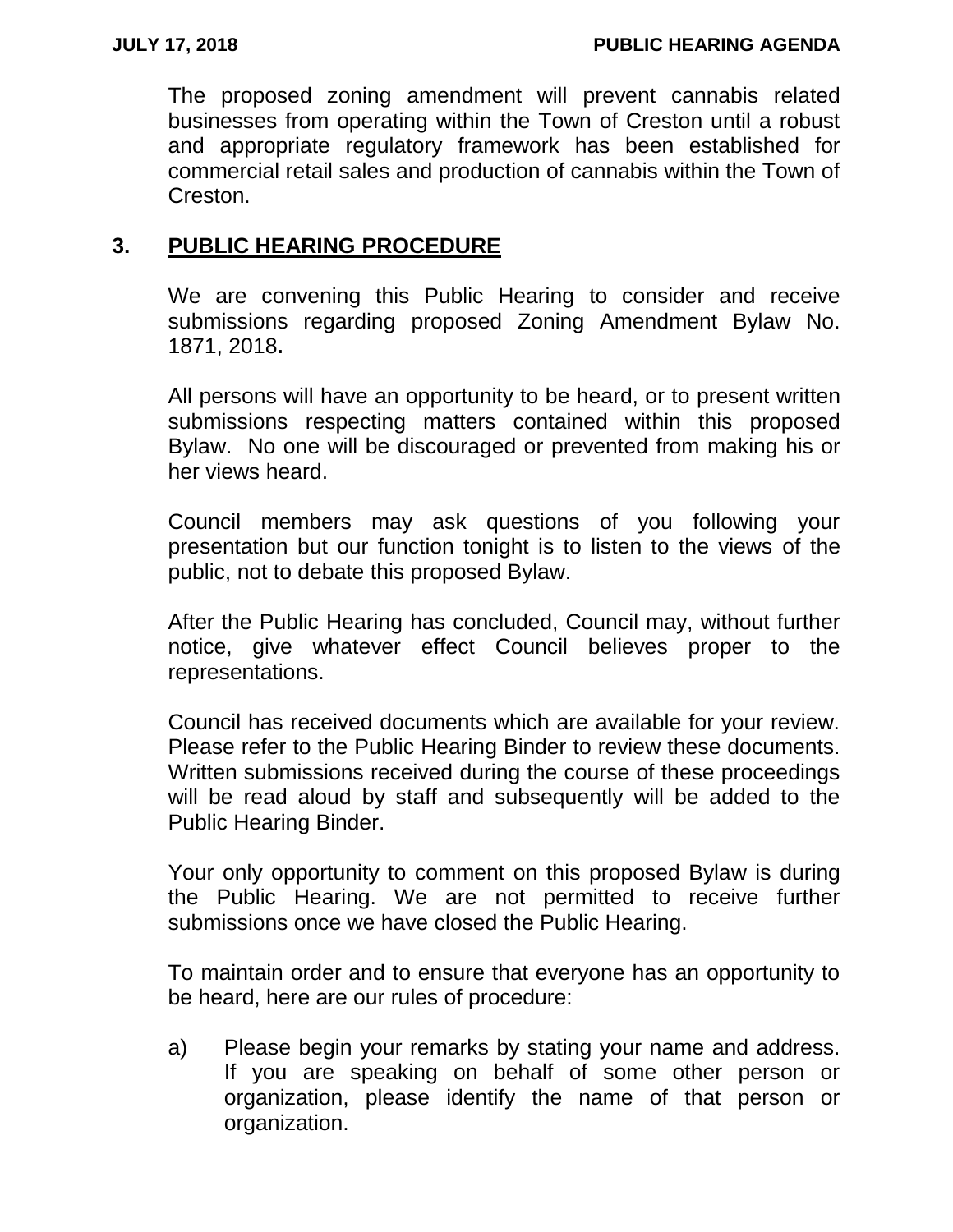- b) Please limit your remarks to 5 minutes and to the subject of these proposed Bylaws. Please be respectful to others.
- c) After everyone has spoken once, you will have an opportunity to speak subsequent times to provide additional information, if you wish and subject to the discretion of the Chair.

If you have any concerns about the rules of the Hearing, please address your comments to me, as the Chair.

## **4. REPORTS/WRITTEN SUBMISSIONS**

- a) Staff reports received up to 4:00 pm on July 17, 2018:
	- To view the reports to Council, please see the Public Hearing binder.
- b) Written submissions received up to 4:00 pm on July 17, 2018:
	- To view the written submissions received to date, please see the Public Hearing binder.

### **5. STATUTORY NOTICE**

The statutory notice of Public Hearing was published in the *Creston Valley Advance* on July 5 and 12, 2018.

### **Please note:**

Section 892 (4) of the *Local Government Act* states: *"… the notice must be mailed or otherwise delivered at least 10 days before the public hearing to the owners as shown on the assessment roll as at the date of the first reading of the bylaw, and to any tenants in occupation as at the date of the mailing or delivery of the notice …"*

Section 892 (7) of the *Local Government Act* states: *"Subsection (4) does not apply if 10 or more parcels owned by 10 or more persons are the subject of the bylaw alteration."* 

### **7. APPLICANT'S PRESENTATION**

a) A written report from the Applicant's Information Meeting, held on July 11, 2018, with persons who deem their interest to be affected by this Application has been submitted, which is attached as Schedule 1, and states as follows: *(please read aloud).*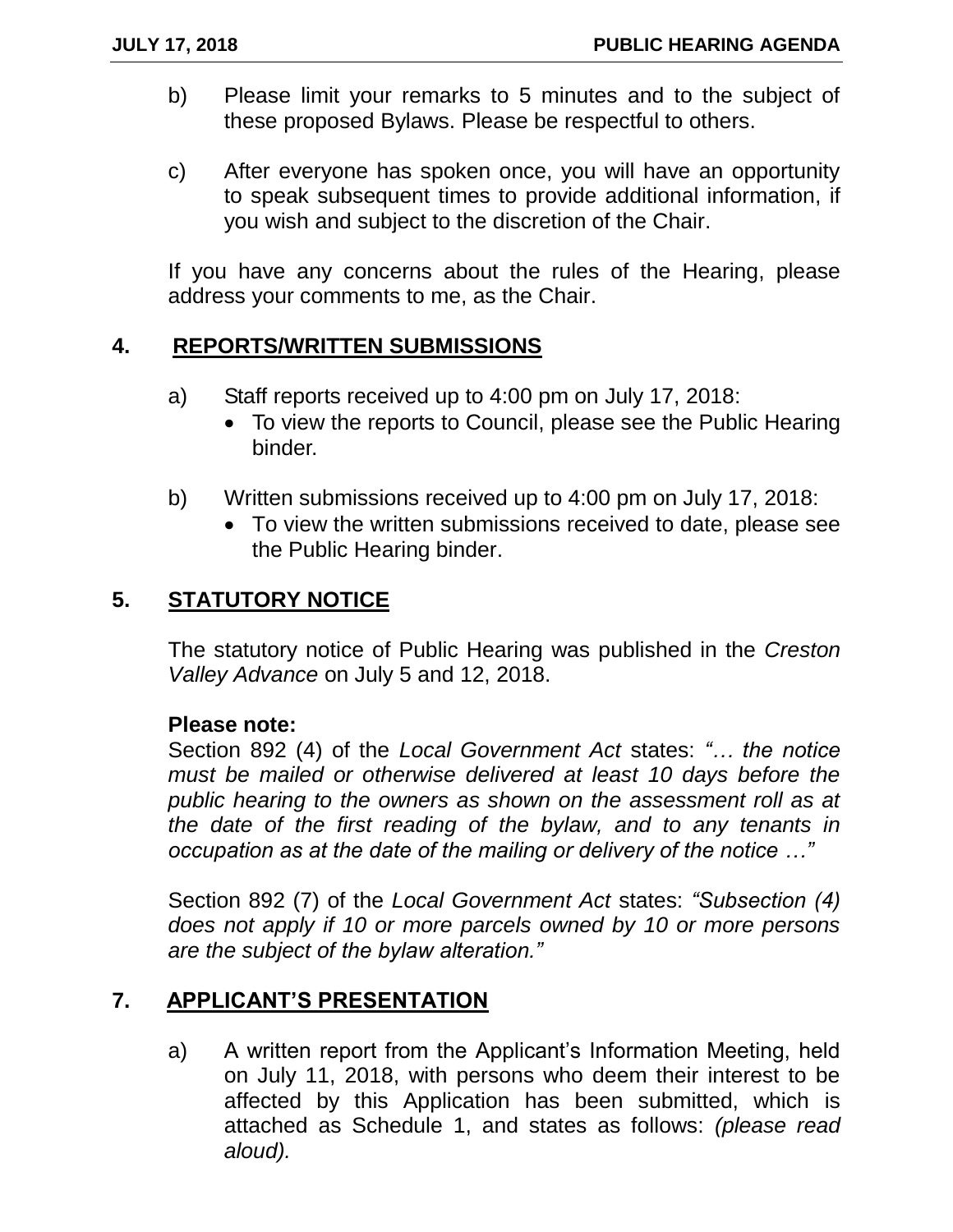## **8. STAFF COMMENTS/PRESENTATION**

a) Are there any comments or presentations from Staff regarding this Bylaw?

## **9. PUBLIC INPUT**

- a) As the Chair I now call for public input first time speakers.
- b) I will now call for second time speakers does anyone wish to speak for a second time?
- c) Does Council have any comments or questions?
- d) Does Staff have any comments or questions?
- e) Is there any further public input?

## **10. CLOSURE OR ADJOURNMENT OF PUBLIC HEARING**

Does Council require a further staff report for additional information?

a) If **NO** - remind Council members they are not permitted to receive further submissions now that the Public Hearing is closed.

THEREFORE, all written and oral submissions regarding proposed Zoning Amendment Bylaw No. 1871, 2018, up to and including the July 17, 2018 Public Hearing, be received and that the Public Hearing be closed.

b) If **YES** - the Public Hearing is recessed.

### RECOMMENDED:

THAT staff report back to Council regarding proposed Zoning Amendment Bylaw No. 1871, 2018, and that the Public Hearing be recessed to

 *(date, time and location)*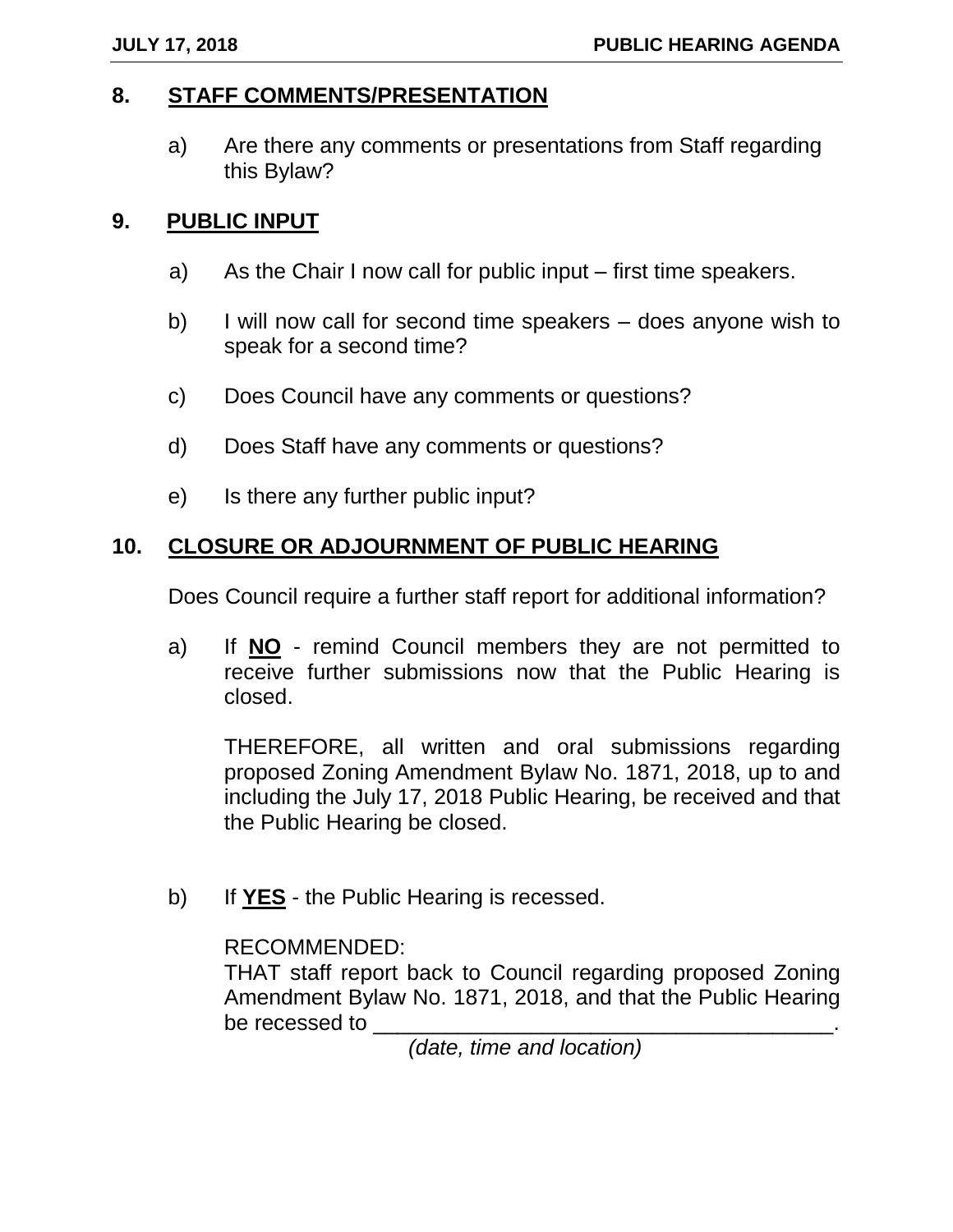The Applicant's Informal Public Information Meeting was held in Council Chambers on Wednesday, July 11, 2018.

The meeting commenced at 2:00 pm.

In attendance for the Applicant (the Town of Creston) were Ross Beddoes, Director of Municipal Services; Joel Comer, Community, Policy & Research Coordinator; and, Donna Cassel, Admin Assistant.

Also in attendance were 4 members of the public.

Mr. Beddoes stated:

- 1. this is an informal meeting for the public to ask questions about the proposed Zoning Amendment Bylaw No. 1871;
- 2. that the purpose of the proposed Bylaw will temporarily prohibit retail cannabis related businesses from operating within the Town of Creston while the necessary regulations for same are developed;
- 3. that the term prohibition is a very stark term but the Town wants to be very clear it is only temporary until all new regulations are in effect;
- 3. as per current regulations, and after October 17, 2018, cannabis could be sold anywhere retail sales are permitted within the Town boundaries, that is why the Town of Creston is proposing this temporary prohibition while appropriate regulation is developed;
- 4. the Town wants to bring all the stakeholders together (RCMP, etc.) to discuss how cannabis should be regulated within the Town boundaries;
- 5. the Town doesn't want to make wrong decisions because of lack of information from the Provincial Government, which comes down from the Federal Government; and,
- 6. Town Staff may have the necessary regulations completed by October 17, 2018 (the date cannabis becomes legal in Canada), but are still waiting for information from the Provincial and Federal Governments.

Mr. Comer discussed the April 2018 cannabis survey results, which were on display for the public.

Mr. Beddoes also stated:

- 1. businesses that have retail sales of cannabis should be visible to the public and not hidden away, in order to keep them legal; and,
- 2. the Town is working on a new Zoning Bylaw that would address production of cannabis in ALR or industrial lands within Town boundaries.

The new owner of the medical cannabis production facility in Creston asked if he would still be able to operate in the Town of Creston under the new regulations.

 $\triangleright$  Ross will investigate his existing non-conforming status.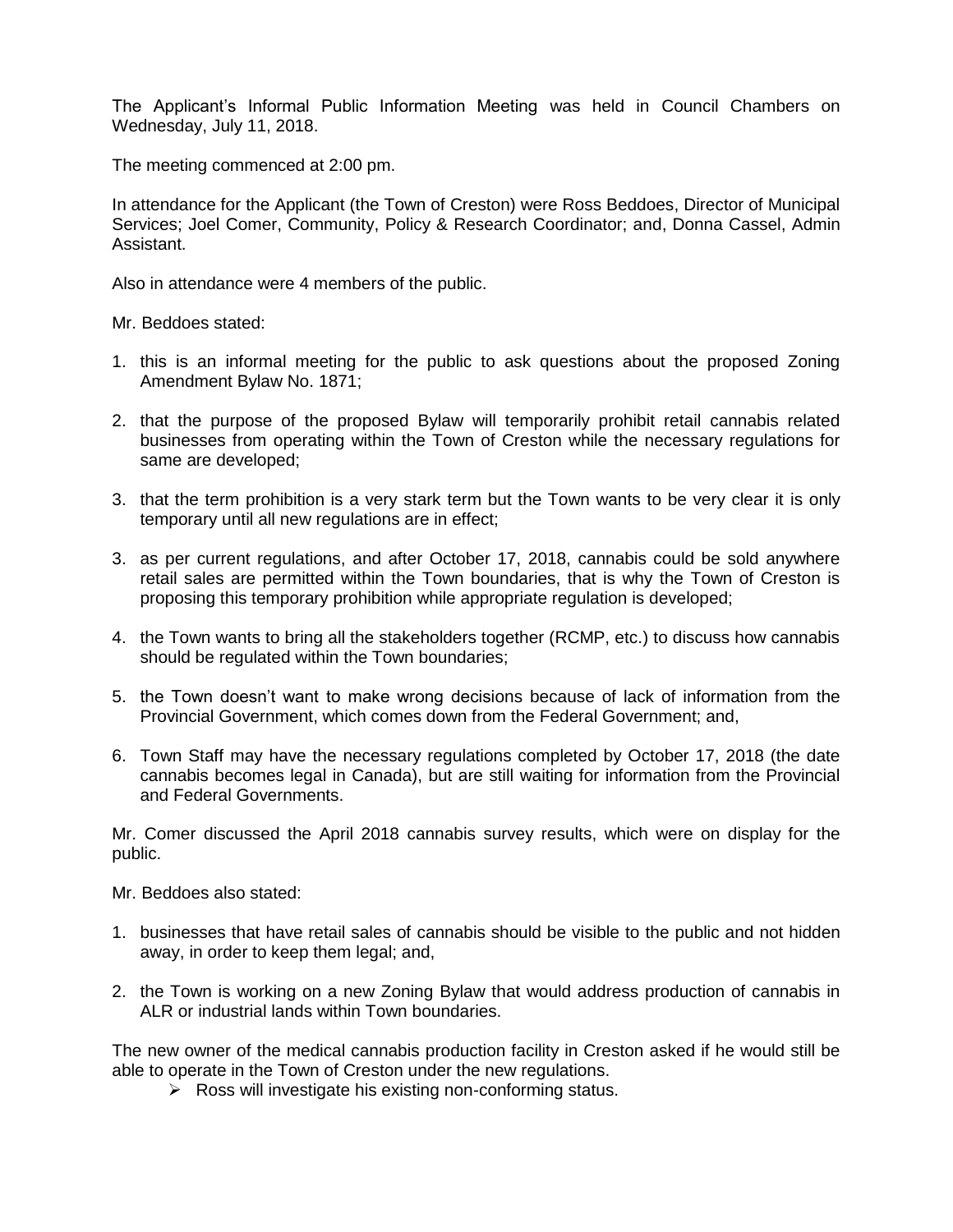Discussion continued about:

- 1. smoking cannabis in public spaces:
	- $\triangleright$  Ross stated the Town may be looking into a Clean Air Bylaw in the future;
- 2. both cigarettes and cannabis should be regulated, similar to the way alcohol is;
- 3. rural agencies and stores:
	- $\triangleright$  advised that these stores may be operated similar to rural agency liquor stores;
	- $\triangleright$  Government stores will need to follow municipal regulations, same as a private store;
- 4. the Town is at the stage of finding out what fits our community;
	- $\triangleright$  a huge change of morality and culture will be required;

The meeting adjourned at 3:45 pm.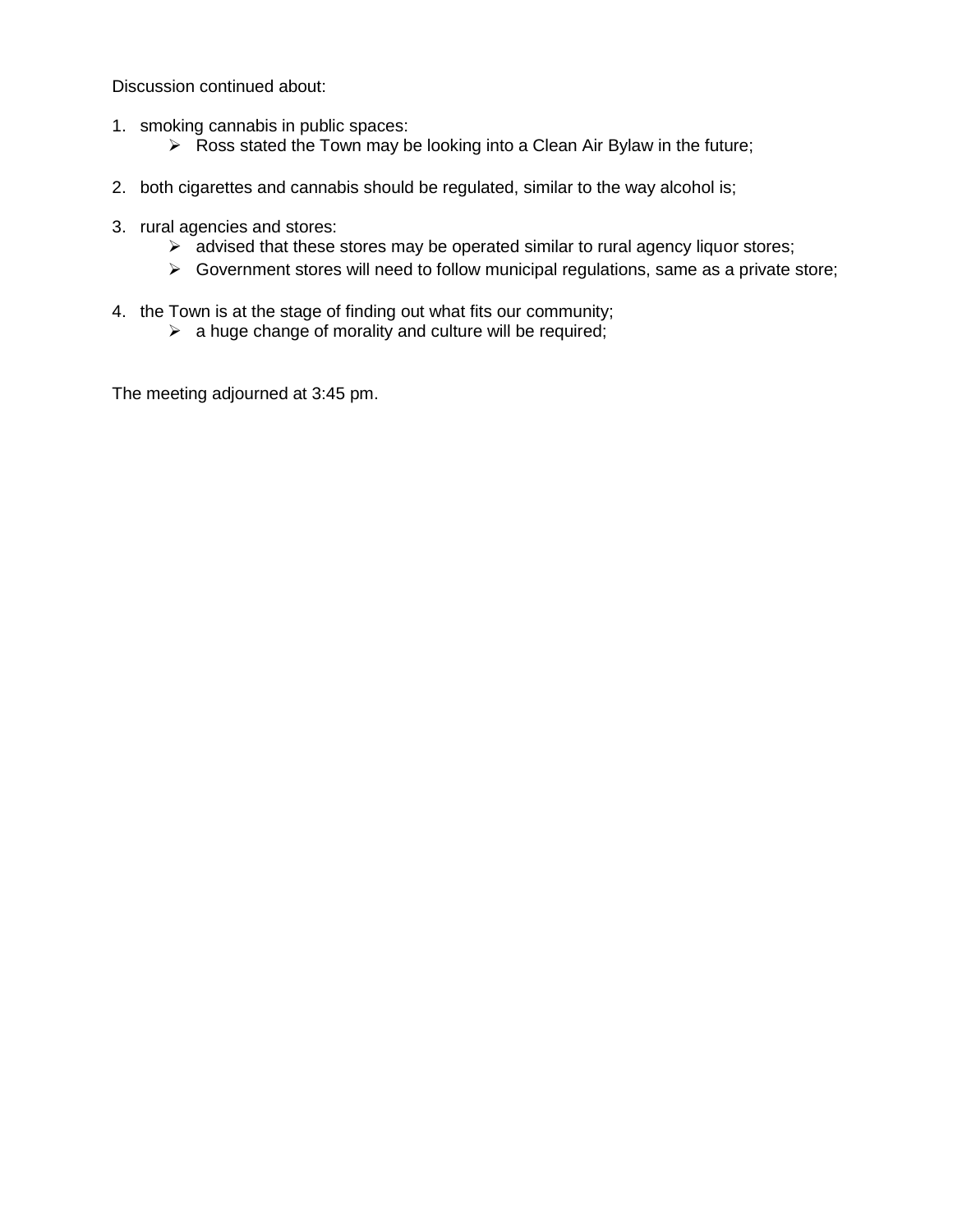

VALLEY

TOWN or GRESTON

## **TOWN OF CRESTON**

Zoning Amendment Bylaw No. 1871, 2018

# **PUBLIC HEARING**

#### What is Zoning Amendment Bylaw No. 1871, 2018 about?

The intent of this Bylaw, if adopted, is to:

- 1. temporarily prohibit the retail sale of cannabis and cannabis products/derivatives in all zones within Town of Creston boundaries; and.
- 2. temporarily prohibit the growing and production of cannabis and cannabis products/derivatives in all zones within Town of Creston boundaries, except lands designated as Agricultural Land Reserve, and except as in accordance with Federal and Provincial authority for personal consumption or personal or designated medical use.

The proposed zoning amendment will prevent cannabis related businesses from operating within the Town of Creston until a robust and appropriate regulatory framework has been established for commercial retail sales and production of cannabis within the Town of Creston.

#### How will this affect me?

Currently, there are no zoning regulations in regards to cannabis related businesses within Town limits. If appropriate Bylaws/Bylaw amendments are not in place in advance of Federal legalization, cannabis retail stores would be able to operate in any zone where retail sales are permitted, without appropriate regulations in place. This Zoning Bylaw amendment will give the Town the time necessary to conduct further public consultation and determine the best path forward for our community.

All persons will have an opportunity to be heard, or to present written submissions respecting matters contained within the Bylaw at the Public Hearing on July 17, 2018 at 4:00 pm, Council Chambers.

#### How do I get more information?

A copy of the proposed Bylaw and relevant background documents may be inspected at the Town Office, 238 - 10th Avenue North, between the hours of 8:30 am to 4:30 pm. Monday through Friday, from July 5 to July 17, 2018 inclusive.

In addition, Town Staff will be hosting an Informal Public Information Meeting on Wednesday, July 11, 2018, from 2:00 pm - 4:00 pm in Town. Hall Council Chambers. This Meeting will provide information on the proposed changes and give the public an opportunity to ask questions in advance of the formal Public Hearing.

Ross Beddoes, Director of Municipal Services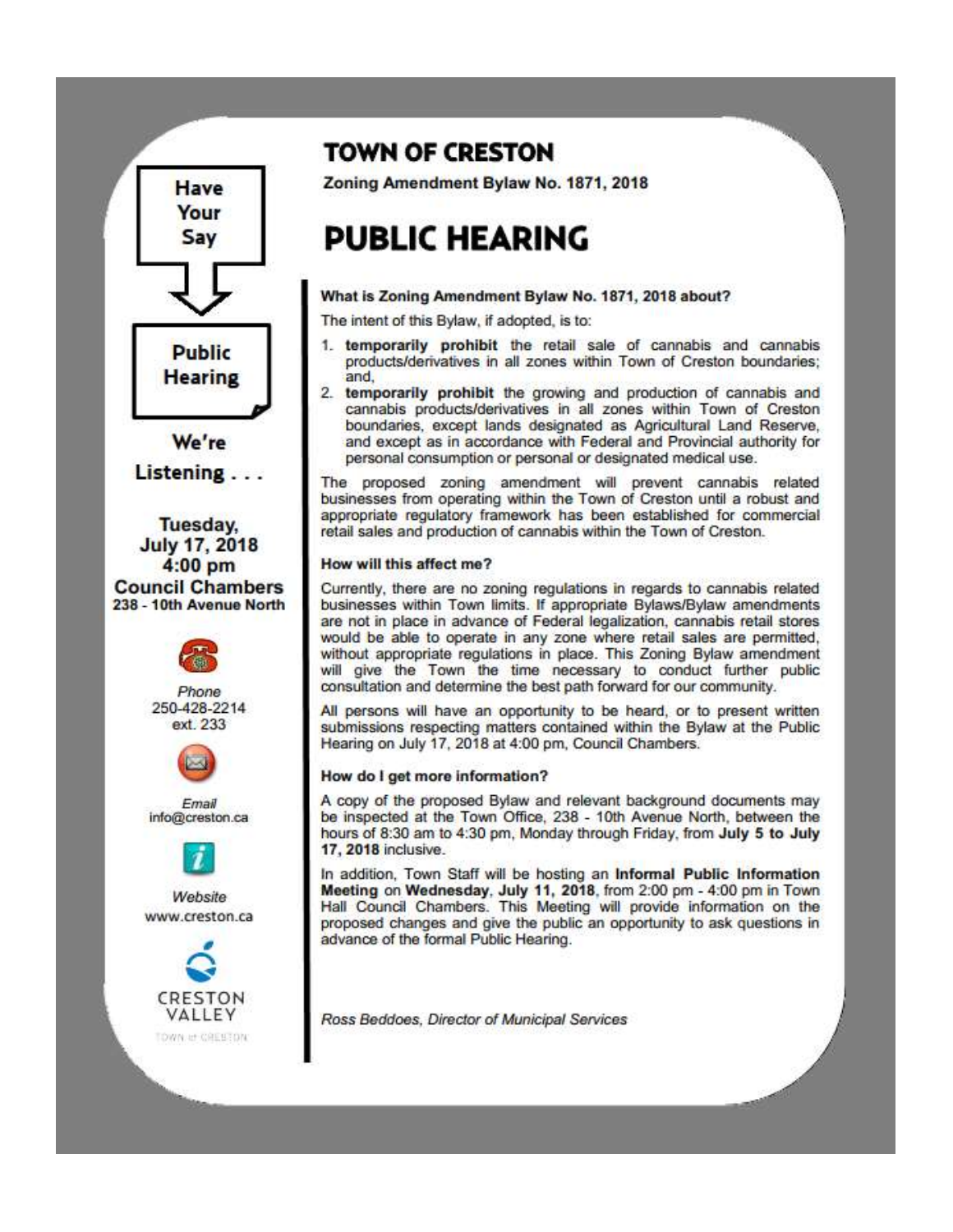

Ltr No. 261 File: 0175.02.R1 Date: June 22, 2018 Author: Ross Beddoes Meeting Date: Council – June 26, 2018,

CB

To: Council

From: Director of Municipal Services

Subject: Zoning Amendment Bylaw No. 1871, 2018, to temporarily prohibit the retail sale of cannabis within the Town of Creston.

\_\_\_\_\_\_\_\_\_\_\_\_\_\_\_\_\_\_\_\_\_\_\_\_\_\_\_\_\_\_\_\_\_\_\_\_\_\_\_\_\_\_\_\_\_\_\_\_\_\_\_\_\_\_\_\_\_\_\_\_\_\_\_\_

#### **Recommendation(s):**

THAT Ltr #261 from the Director of Municipal Services, regarding an amendment to Zoning Bylaw 1123, 1989 to prohibit the retail sale of cannabis within the Town of Creston, be received;

THAT Administration prepare the necessary Amending Bylaw for Council consideration to prohibit the retail or other sale of cannabis, and similar plants, products or derivatives; and the growing or production of cannabis and similar plants, products or derivatives, subject to all legal requirements;

THAT Council consider two readings of Zoning Amendment Bylaw No. 1871, 2018 at the June 26, 2018 Regular Council Meeting;

AND FURTHER, THAT a Public Hearing for Zoning Amendment Bylaw No. 1871, 2018 be held at an upcoming Regular Council Meeting.

#### **Town Manager's Comments:**

I concur with the above recommendations.

\_\_\_\_\_\_\_\_\_\_\_\_\_\_\_\_\_\_\_\_\_\_\_\_\_\_\_ Lou Varela, Town Manager

#### **Purpose/Origin:**

To temporarily prohibit the retail or other sale of cannabis, and similar plants, products or derivatives; and the growing or production of cannabis and similar plants, products or derivatives, as per Council direction.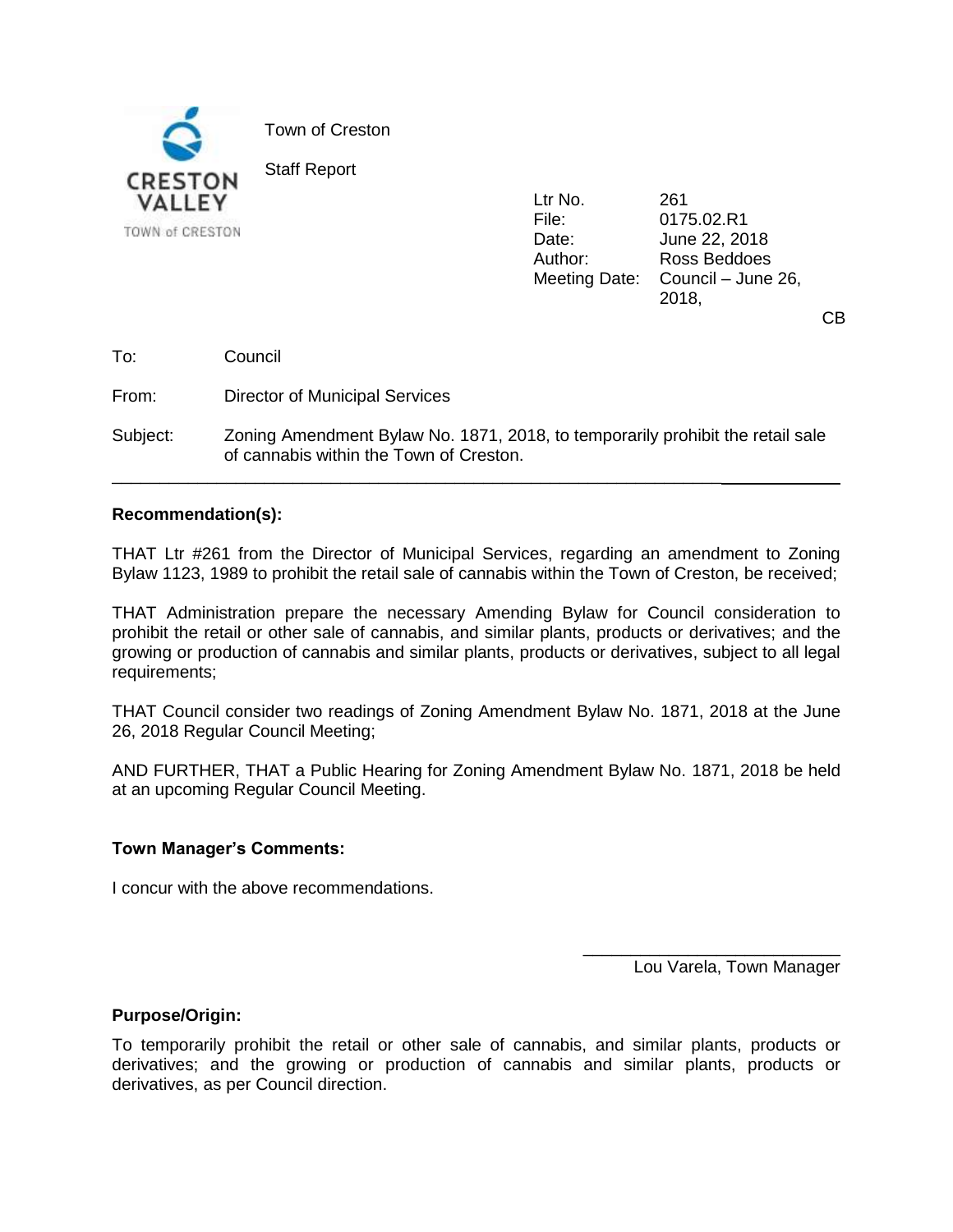#### **Discussion:**

At the June 19, 2018 Committee of the Whole meeting, Council recommended that staff bring forward an amending bylaw to temporarily prohibit the retail sale of cannabis within the Town of Creston while staff completes a full review and re-write of the Zoning bylaw, which would provide for the appropriate regulation of the retail sale of cannabis, and an opportunity for a robust public consultation process. The COTW supported staffs recommendation as follows:

- *Staff's recommendation at this time would be to place a temporary prohibition on the retail sale of recreational cannabis until:*
	- *The sale and use of recreational cannabis is legal in Canada, through Federal and Provincial Legislation*
	- *Staff has completed the new Zoning Bylaw*
	- *A robust public consultation process is completed regarding the new Zoning Bylaw*
	- *A full legal review of the new bylaw has been completed based on the final legislation*
	- *Council has adopted other bylaws which may restrict the use of cannabis in public spaces if they choose*

The attached Amending Bylaw No. 1871, 2018 provides for the prohibition of retail cannabis sales in Creston. Other requirements within the recommendation will be brought to Council for discussion and consideration at future Council meetings.

#### **Financial Considerations:**

N/A

#### **Options:**

- 1. Council may give  $1^{st}$  and  $2^{nd}$  readings to Zoning Amendment Bylaw No. 1871, 2018, as submitted;
- 2. Council may refer to staff for further information (to be specified);
- 3. Council may reject Zoning Amendment Bylaw No. 1871, 2018; or
- 4. Other, as per Council discussion.

Respectfully submitted.

Ross Beddoes, Director of Municipal Services

Appendices:

A – Bylaw No 1871, 2018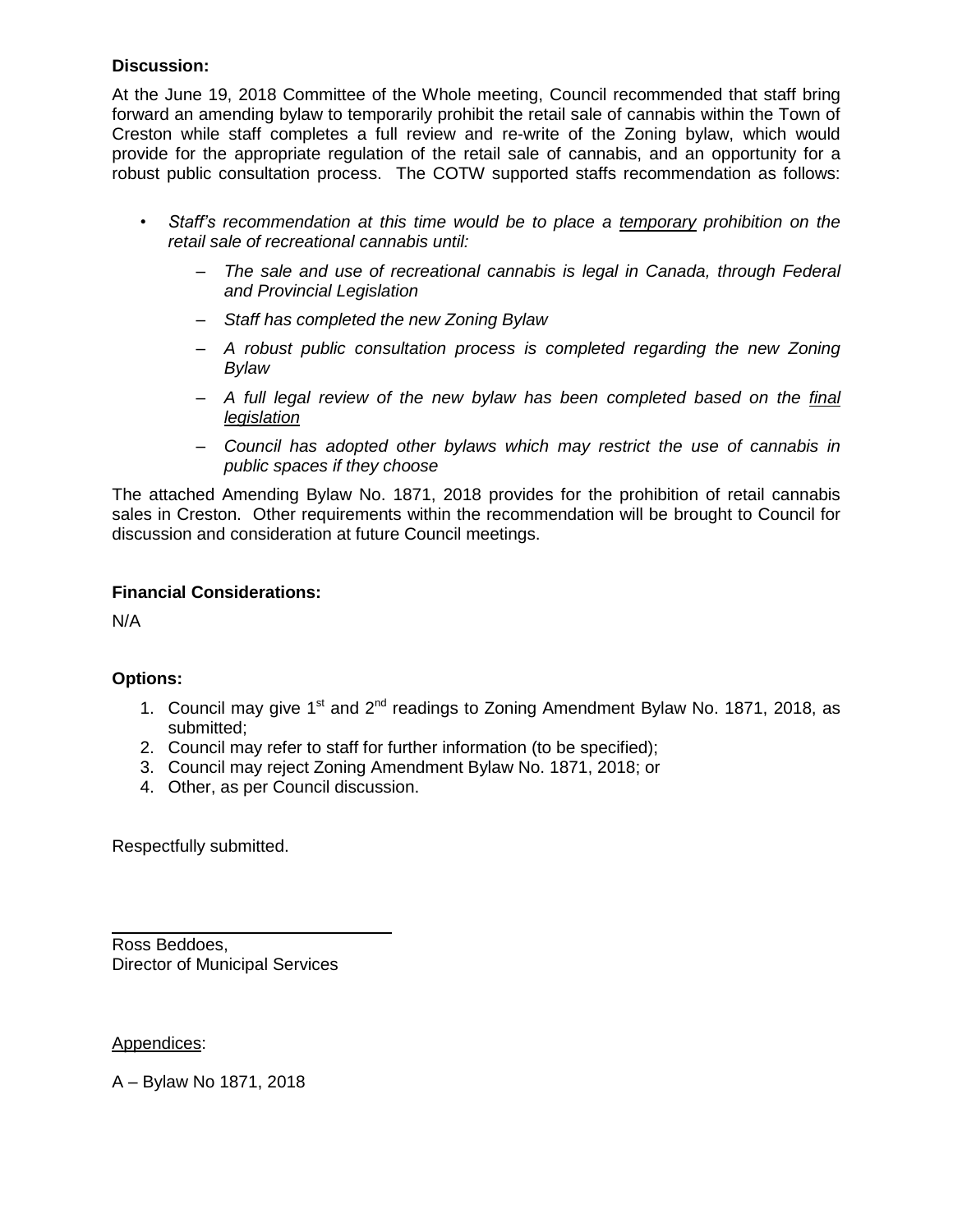#### **Appendix A - Draft Amending Bylaw**

#### **TOWN OF CRESTON**

#### **BYLAW NO. 1871**

A bylaw to amend Zoning Bylaw No. 1123.

WHEREAS Council has enacted a Zoning Bylaw;

AND WHEREAS Council deems it necessary and in the public interest to amend Zoning Bylaw No. 1123;

NOW THEREFORE the Council of the Town of Creston, in open meeting assembled acts as follows:

## **Part 1 Citation**

1.1 This bylaw may be cited as "Zoning Amendment Bylaw No. 1871, 2018".

## **Part 2 Severability**

2.1 If a portion of this bylaw is held invalid by a Court of competent jurisdiction, then the invalid portion must be severed and the remainder of this bylaw is deemed to have been adopted without the severed section, subsection, paragraph, subparagraph, clause or phrase.

## **Part 3 Amendments**

- 3.1 Part Five, General Regulations of Zoning Bylaw No. 1123, 1989, is amended by:
	- (a) replacing the heading "**USES PERMITTED IN ALL ZONES**" with "**USES PERMITTED AND PROHIBITED IN ALL ZONES";**
	- (b) renumbering the existing Section 5.8, which lists the uses permitted in all Zones, to be Section 5.8.3*;* and
	- (c) adding the following as Section 5.8.1 and 5.8.2 respectively:
		- 5.8.1 A use not specifically permitted in a Zone is prohibited from that Zone. A use not specifically permitted in this Bylaw is prohibited from the Town.
		- 5.8.2 Notwithstanding other uses permitted in the Zones, the following uses shall be prohibited in all zones:
			- the retail or other sale of cannabis, and similar plants, products or derivatives;
			- the growing or production of cannabis and similar plants, products or derivatives except on lands designated as Agricultural Land Reserve and except as in accordance with Federal and Provincial authority for personal consumption or personal or designated medical use;